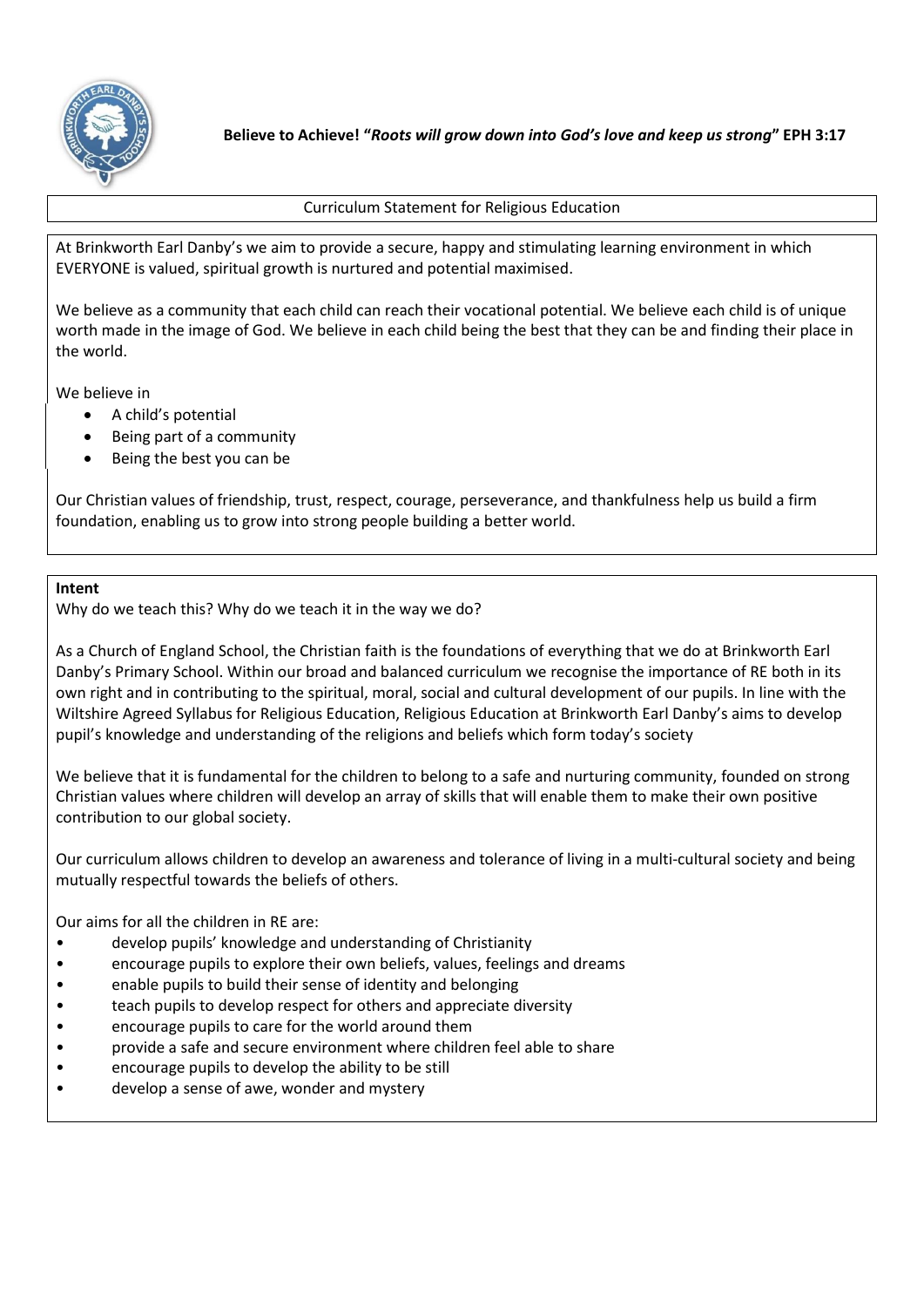## **Implementation**

What do we teach? What does this look like?

We ensure that we fully meet the requirement of the statement of entitlement for Church schools. Our RE teaching is informed by two different teaching schemes; Understanding Christianity and the Swindon Agreed Syllabus.

Understanding Christianity is based upon seven core Christian concepts. Children will explore the different concepts in a range of inspiring activities as they move through the school, starting in Foundation Stage and developing a great depth of understanding by the time they reach Year 6. Understanding Christianity believes that not only should children show an understanding of the religious text and teachings but they should also demonstrate a deepened and more thoughtful approach to their learning and how this influences day to day life. Therefore is based upon a three step enquiry model of teaching; making sense of the text, making connections and understanding the impact. The Wiltshire Agreed Syllabus units ensure that children are given opportunities to explore a wide range of different religions throughout their time in Primary School. It is through using these two schemes alongside each other that we are providing children with a holistic and balanced RE curriculum.

Religious Education at Brinkworth Earl Danby's:

Develops pupils knowledge and understanding of Christianity and other principal religions (Islam, Judaism, Sikhism). Our RE curriculum which offers broad content, depth of learning and coherence between concepts and skills. focuses on key questions to underpin lessons with an enquiry model, enabling pupils to learn about religion and beliefs

enables pupils to revisit and build upon their prior knowledge of the different beliefs and practices taught encourages cross-curricular links, particularly with PSHE, Citizenship and promoting British Values. often provides opportunities for pupils to develop skills of investigation, expression, empathy and reflection through activities such as reflection times, drama performances and art work as well as written recording.

develops pupils attitudes of self-awareness, respect for all, open-mindedness and questioning, curiosity, appreciation and wonder during their time at our school.

provides opportunities to visit places of worship and to meet and learn from visitors from faith communities. offers opportunities for personal reflection and spiritual development in lessons and through our programme of collective worship focusing on our schools core Christian values

## **Impact**

What will this look like?

Through R.E, our children develop an understanding of other people's cultures and ways of life, which they are then able to communicate to the wider community. We want happy, engaged, lifelong learners. We want children who attend our school to feel that their culture is celebrated. We want to create respectful members of society. R.E. offers our children the means by which to understand how other people choose to live and to understand why they choose to live in that way. As such, R.E. is invaluable in an ever changing world, helping the children to understand how they can make an impact in our school, in our community and in the wider world around them.

By the time children leave our school, they will:

Ask and offer possible answers to challenging questions about the meaning of life, beliefs, nature of reality and morality.

Have a secure understanding and knowledge of the religions studied and be confident to answer ultimate questions. Have the ability to ask significant and reflective questions about religion and demonstrate a good understanding of issues relating to the nature, truth and value of religion.<sup>[7]</sup>

Have a sense of self, identity and belonging to flourish within the community and be responsible citizens. Show respect, tolerance and understanding of all religions and beliefs.<sup>[2]</sup>

Have a strong understanding of how the beliefs, values, practices and ways of life within any religion come together.